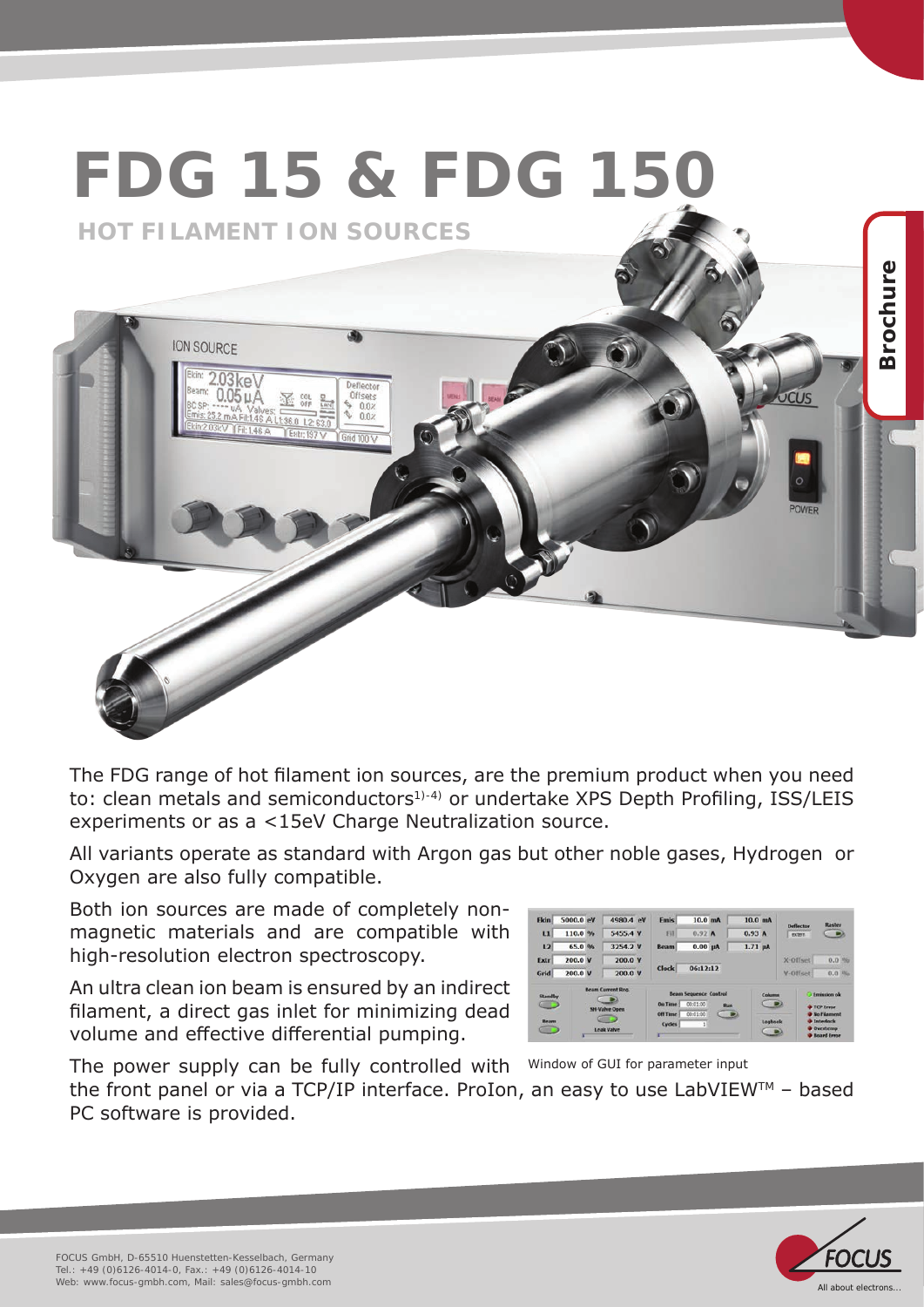## **FDG 15 VARIABLE FOCUS ION SOURCE**

- Differential pumping
- Non line-of-sight filament
- Integrated port aligner
- 30 300 mm working distance
- Variable spot size
- Down to 10 eV kinetic energy (optional)



A dedicated ion focusing optics allows to reduce the spot size down to 300 µm @ 50 mm working distance for sputtering of small crystals and to adapt for large working distances up to 300 mm.

Alternatively a broad spot profile can be chosen for homogeneous large area sputtering.

The optional low energy mode provides a comparable 87 large ion current of  $> 1$  uA @ 50 eV.

It has been found that ion sputtering at low energies of semiconductors close to the threshold energy is critical to minimise ion implantation and surface damage<sup>1)-4)</sup>.

Lower energy ion sputtering, at 50 eV, has been shown to even maintain the sample magnetisation during XPS depth profiling<sup>5)</sup>.

The source can be operated with or without differential pumping. The latter provides improved residual gas pressure of typ. 10-8 mbar.



30 March 1990

 $+/-2$ °

 $\sqrt{n}$ 

Illustration of spot size, beam positioning range and working distance

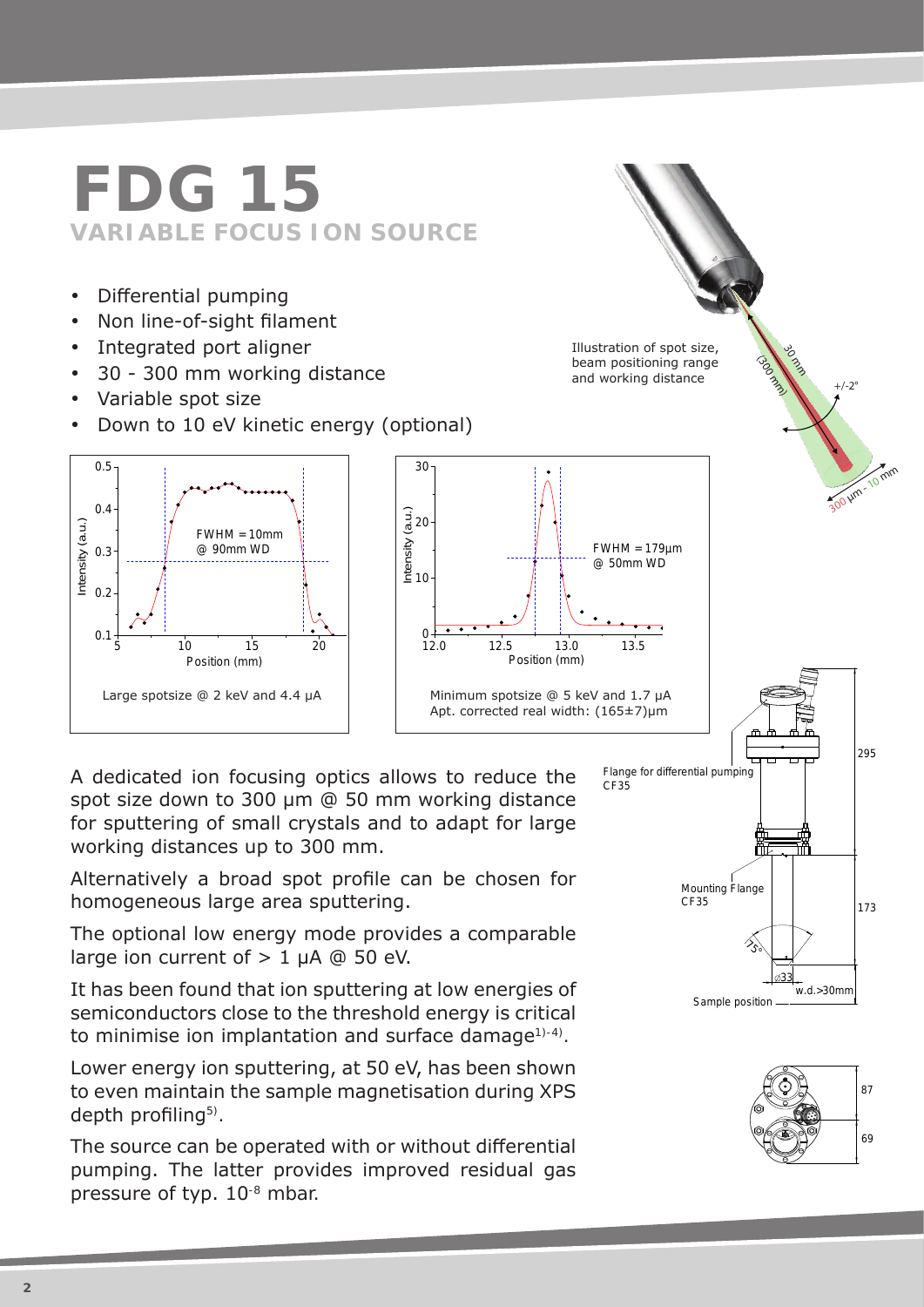## **FDG 150 FINE FOCUS SCANNING ION SOURCE**

- Spot size 150 µm @ 50 mm working distance.
- Scanning up to 10 mm x 10 mm
- Keystone correction
- XPS Depth Profiling
- Down to 10 eV kinetic energy

The FDG 150 provides all features of the FDG 15 and in addition dedicated depth profiling with a rasterized small spot down to less than 150 μm @ 50 mm working distance for XPS and Auger spectroscopy, charge neutralization for ESCA applications and sensor cleaning in scanning probe microscopy.



a) Image of the argon ion spot scanned across a 50 µm aperture.

b) Cross section along the red line of a) showing a minimum spotsize @ 5 keV and 1.6 µA. Apt. corrected real width: **(76.4±0.4)µm**